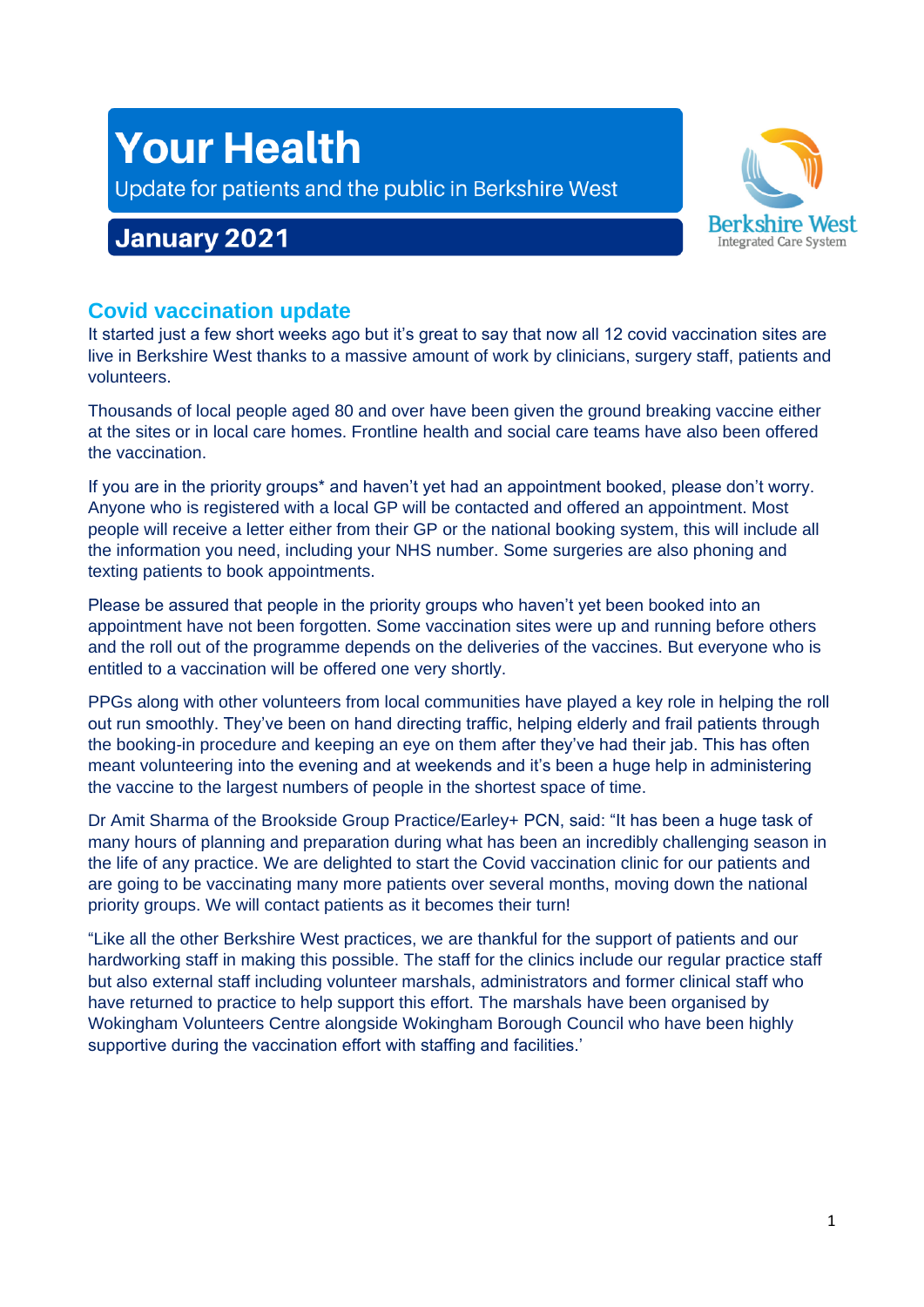



Over in West Berkshire, the large scale vaccination site is now up and running at Newbury Racecourse with capacity to do around 1,000 patients a day, depending on vaccine supplies. The site is administering vaccines to patients from nine West Berkshire surgeries which not only streamlines the process but also frees capacity at these surgeries to continue with their other 'business as usual' work.



Patient Marina, 86, from Tilehurst, was one of the first to be vaccinated at the racecourse site. She said: "it has been fantastic. Perfect in every way. Everything ran smoothly and everyone was very relaxed and friendly and it was all so clean and tidy and efficient. If there's anything that's going to get us through this terrible pandemic and save lives, then this is it and I hope everyone takes the opportunity to protect themselves and each other. "

Some patients got in touch with their local newspaper the Newbury Weekly News and the Editor Andy Murrill said: "I've had lots of lovely calls from over 80s (including a 100-year-old) who had the jab on the first day, saying how efficient and stress-free it was. They wanted me to pass that on to the people going next. The calls were just wonderful to hear and show there's hope out there."

Wendy Bower, the CCG's Patient and Public Engagement Lay Member said: "I've felt a mixture of pride and humility when I've seen the huge amount of goodwill being shown by our PPGs and local community volunteers. This is the biggest mass vaccination programme in the history of the NHS and it's involved a huge amount of planning and co-ordinating. It's important now that we don't let our guard down and once you've received a vaccine you still need to follow the social distancing, hands face and space rules."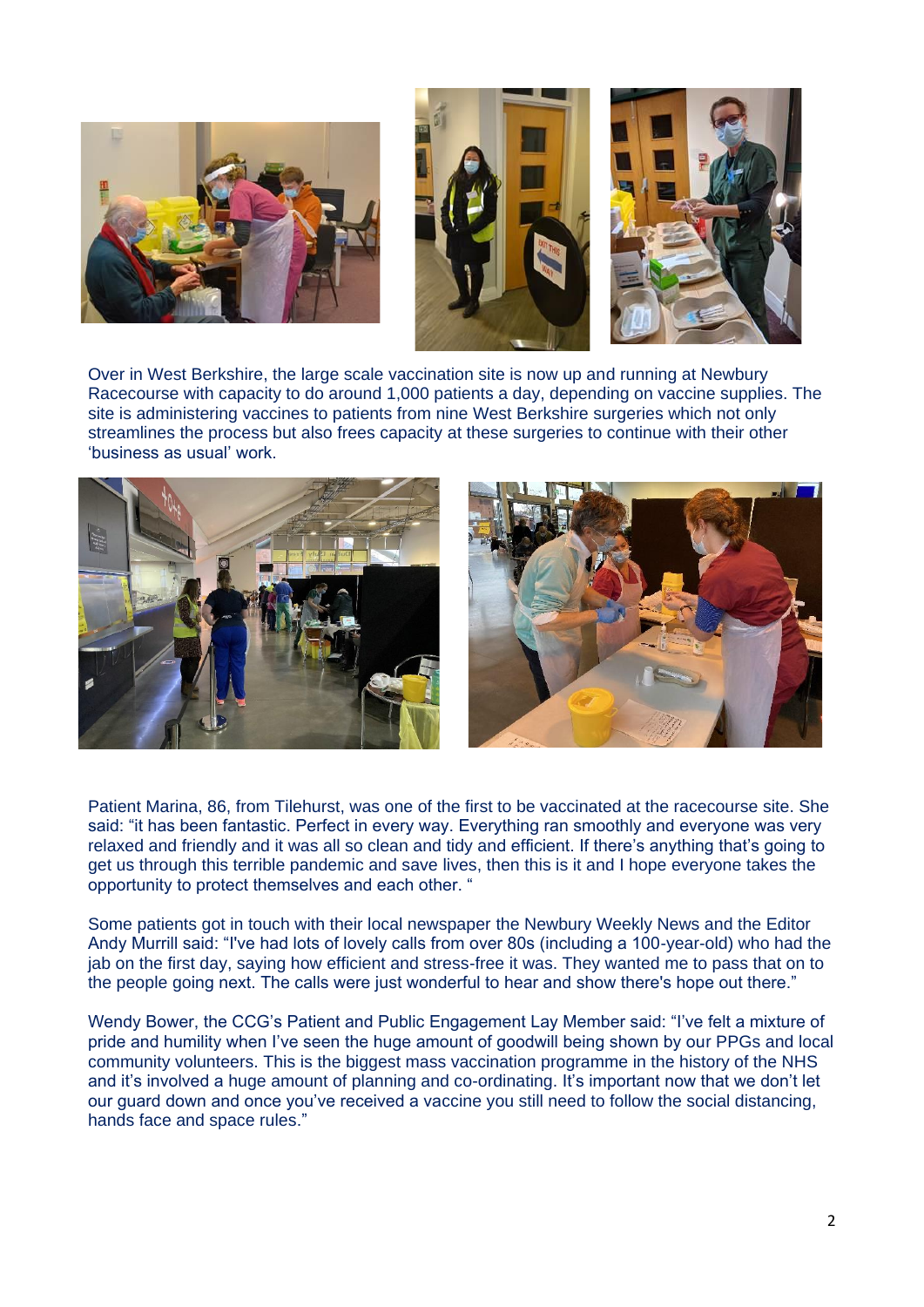**Patients are being reminded that they should not contact their surgery to find out when their vaccination is due – the surgery will contact people once supplies are confirmed and a slot can be booked. Everyone eligible for a vaccine will be contacted at some point to be offered an appointment so please be patient.**



#### **Covid vaccination clarification – mass vaccination sites**

The NHS has sent out a letter inviting some people to book a Covid vaccination appointment at one of the new mass vaccination sites. These letters have come from the national NHS computerised system so you may have been offered an appointment that is some distance from where you live.

You have the choice of accepting this appointment if you wish to go ahead with your vaccination at the slot and site you've been allocated.

Alternatively, you can wait to be contacted by your own GP practice. They will be in touch as soon as an appointment slot is available at a vaccination site closer to your home. The surgery will either ring, text or write to you offering an appointment.

The NHS has drawn up a list of priority groups\* and our surgeries are working through patients in these groups. If you've not heard from your GP yet, please don't think you've been forgotten. You will be contacted as soon as it's your turn and over the next few weeks, everyone in Berkshire West will be offered the vaccine.

There's a lot more information on the FAQs section of our website which is regularly updated [www.berkshirewestccg.nhs.uk/covid-19-vaccine/faqs](http://www.berkshirewestccg.nhs.uk/covid-19-vaccine/faqs)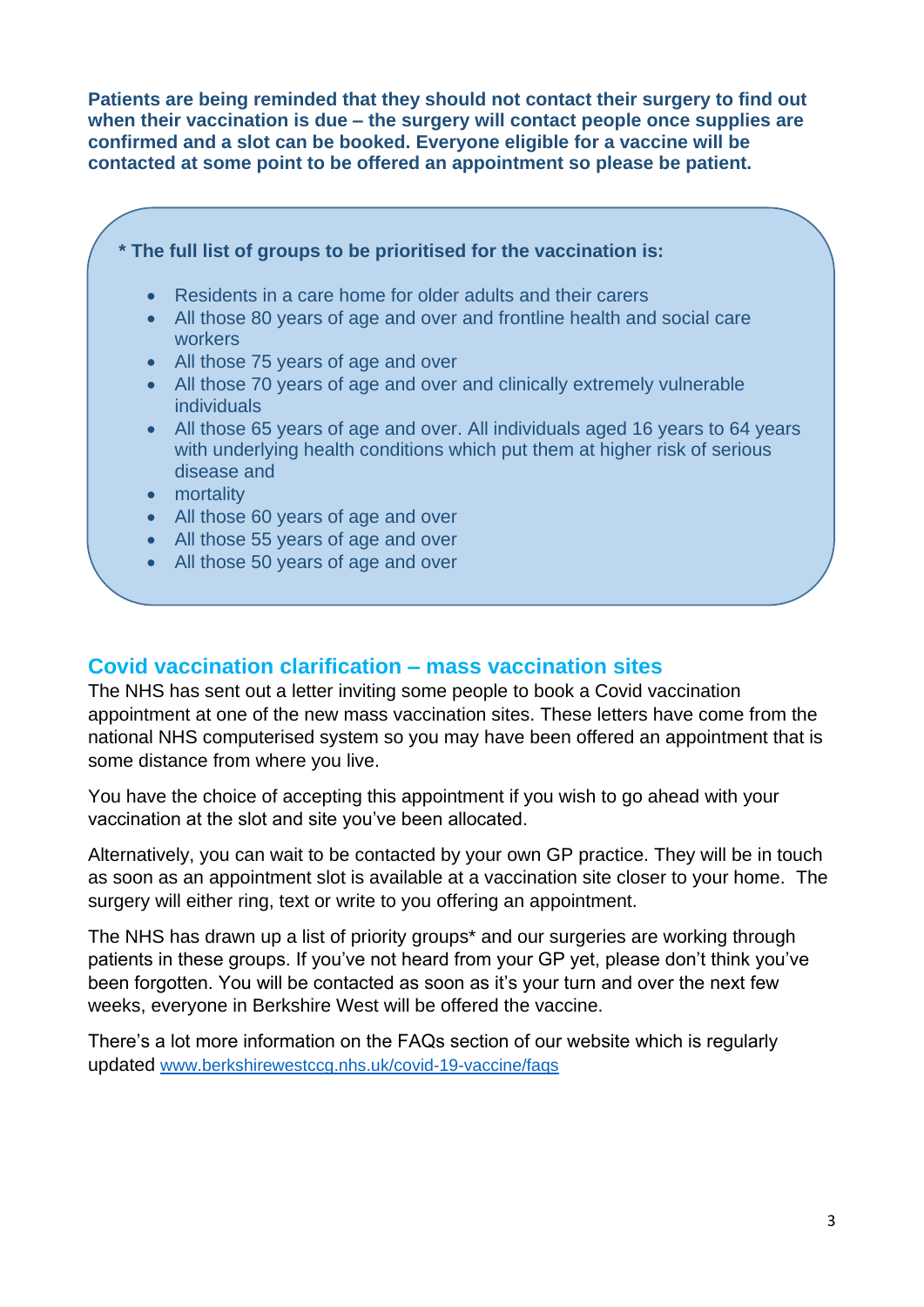## **Hospital coping well under pressure**

The Royal Berkshire Hospital has seen a rise in Covid numbers over the last few weeks and this is likely to continue for a while longer. However, the teams there are committed to continuing with as many services as possible and are urging people to attend for their appointments.

Acting Chief Executive Nicky Lloyd (pictured), has released a short video https://youtu.be/laxJX0\_VXoM to reassure the public that everything is being well managed and is under control and there are a raft of measures in place to keep patients, staff and visitors safe.

"A concern we do have is the number of patients not attending their scheduled appointments which has the potential for serious consequences if diagnosis or ongoing treatment is delayed. I want to encourage you to come if you have been asked to attend an appointment or you urgently need care, it's vital that we see you in a timely way and



ensure your condition is treated or monitored. We are a National Health Service and open for multiple diseases and conditions. You will not be a burden and we want you to be seen," she said.

"We've learned a lot from the first wave of Covid and this has helped us to carry on treating other very seriously ill people and keep services going in a very safe way. We have very strict infection control policies in place including deep cleans of clinical areas between patients, many hand sanitizer stations, one way systems, socially distanced waiting rooms and we actively promote the 'hands, face, space' guidance," she added.

## **Winter mental health support**

Seven voluntary and community organisations are to share a £20,000 NHS England grant aimed at supporting the mental health of people from Black, Asian & Minority Ethnic and Refugee communities (BAMER) over the winter.

Berkshire West CCG secured the funding and has worked closely with key partners to devise the best ways of allocating the cash. Reading Voluntary Action, Involve (Wokingham) and Volunteer Centre West Berkshire have administered and will host the grant which is being shared with these organisations

- 1. Reading Alliance for Cohesion and Racial Equality to fund further outreach work, engagement and raise awareness,
- 2. Autism Berkshire and Alafia for advice and support sessions for parents and carers
- 3. Community United (a West Berkshire organisation) to fund two online forums with small and medium-sized enterprise (SME) employers and their employees from BAMER communities on their mental well-being,
- 4. Reading Community Learning Centre to expand capacity to support BAMER women with extreme mental health needs,
- 5. Sport in Mind to provide tai chi sessions,
- 6. Time to Talk, (a West Berkshire group) to fund culturally sensitive engagement and counselling for young BAMER adults
- 7. Reading Refugees Support group to support their work with people who are asylum seekers and in need of mental health support.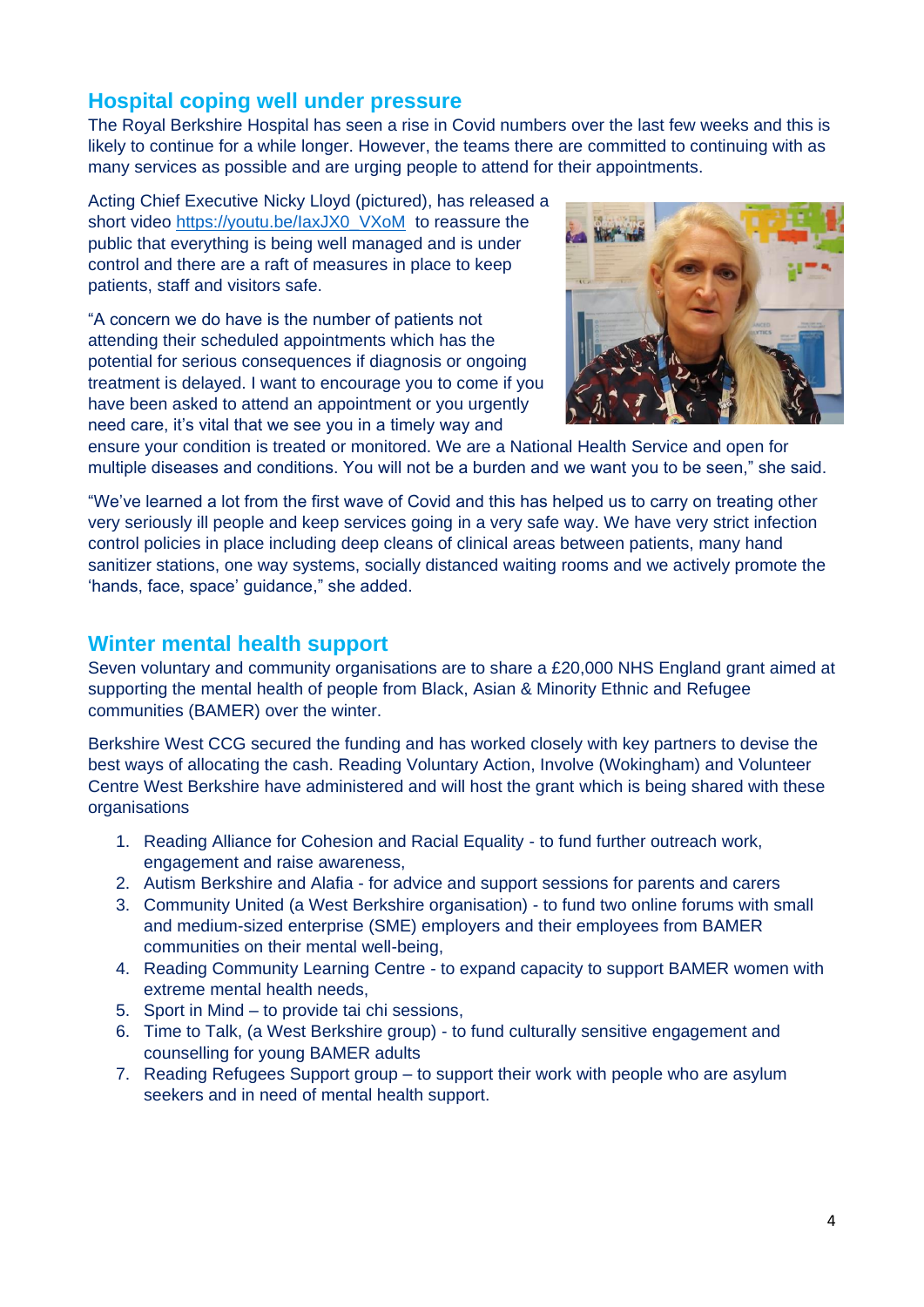Dr Heather Howells, Berkshire West Clinical Commissioning Group (CCG) lead for mental health, said: "people's mental health has taken a real hit during the pandemic. Recent figures from the Office of National Statistics show almost one in five adults were experiencing some form of depression during the pandemic and one in eight developed moderate to severe depressive symptoms. Those who are struggling often find winter especially challenging with the dark days and poor weather which limit their opportunities to get outside and do many of the things we know can help improve our mental health and wellbeing.



"Mental health services have been running throughout the pandemic but there has been a marked dip in referrals which is why the work of

these seven groups is so important to help people who desperately need some support. I'm very pleased this funding has been earmarked for such a diverse range of really excellent projects," she added.

**There is a range of other support for people with mental health problems. This includes**:

NHS talking therapies are a confidential service run by fully trained experts offering help with problems like stress, anxiety and depression. People can access the service by visiting their GP or referring themselves online or ringing 0300 365 2000.

Young people aged between 11 and 18 can visit KOOTH.com a free, anonymous and confidential online counselling and emotional wellbeing support. And for those over 18 and in urgent need of help, they should ring NHS 111 who will direct them to the right support.

There is also online support on the NHS mental health and wellbeing link [www.nhs.uk](http://www.nhs.uk/) and people can also seek help by going online at NHS 111

In emergency situations or if someone is in immediate danger, people must call 999 straight away

### **Little Blue Book of Sunshine relaunched**

Berkshire health officials have relaunched the 'Little Blue Book of Sunshine', a mental health booklet for children and young people which is now available online.

It gives tips from young people themselves on how to deal with problems like anxiety, body image, relationships and anger and also includes information about where to get help.

Local GP Dr Johan Zylstra, Clinical Lead for Children and



Young People at Berkshire West CCG, said "The last few months have been hard for us all, but it's been particularly difficult for our young people. We're really pleased to be re-launching this booklet. It's so important that our young people know that help is out there and also that that there are a variety of things they can do to help improve their mental health if they start to feel anxious or stressed.'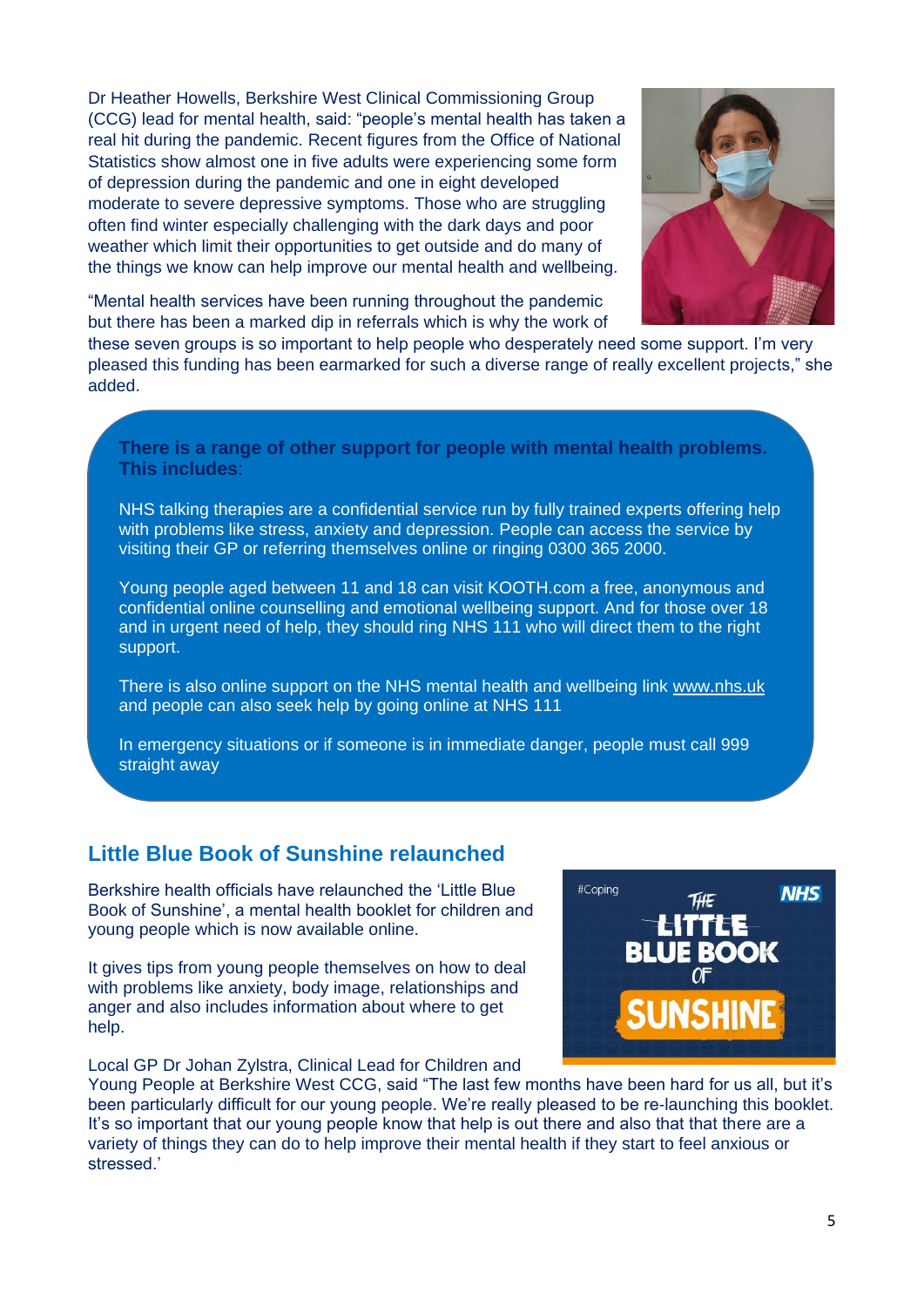You can download a copy here on the [Berkshire West](https://www.berkshirewestccg.nhs.uk/little-blue-book) CCG website. It is also now available in [Apple Books](https://books.apple.com/us/book/the-little-blue-book-of-sunshine/id1544958430?ls=1) and [Google Play Books.](https://play.google.com/store/books/details?id=dvcOEAAAQBAJ)

#### **Free training for those working with young people**

Two special events are being held next month providing free training for people who work with young people and need advice on how to talk to them about relationships and sexual health.

Brook, the country's leading sexual health and wellbeing charity for under 25 year olds, has teamed up with the Public Health and Wellbeing Team at West Berkshire Council, to deliver the two-hour online courses on Tuesday 2 and Tuesday 9 February. They are aimed at helping young people make decisions, develop healthy relationships and have good sexual health.

Sexual and reproductive health is a vital aspect of a person's health and wellbeing and is an important area of public health. But we know that not all young people in West Berkshire are necessarily making the best choices in relation to their sexual heath, this is evidenced by rates of sexually transmitted infections (STIs) in young people and their preferred methods of contraception.

Book on the 2nd February [training here](https://www.eventbrite.co.uk/e/talking-to-young-people-about-relationships-sexual-health-west-berkshire-tickets-126964930525) and 9th February [here.](https://www.eventbrite.co.uk/e/talking-to-young-people-about-relationships-sexual-health-west-berkshire-tickets-126965413971)

#### **Hotel helps ease hospital pressure**

Twenty rooms at the Holiday Inn South in Reading have been set aside to support prompt and safe discharges from the Royal Berkshire Hospital. This will free up beds at the RBH and ease pressure across the local health and social care system.

The 20 short term care beds at the hotel mean people with care needs who can't immediately return home from hospital can be looked after at the hotel whilst their convalescence and reablement needs can be assessed.

This could be a help for people who need extra support with personal care but their care package cannot be started immediately, or it could help people whose homes need adapting before they can safely return.

The Hospital Discharge Hotel is not specifically for Covid patients and no known Covid cases will be admitted. If a patient is Covid positive, they will need to have completed a 14-day isolation, or have had a negative test before they can be admitted. Safety measures are in place at the hotel and care staff are resourced with appropriate personal protective equipment.

Working closely with the hotel manager, Reading Borough Council converted 20 of the hotel's rooms into short-term care beds, The Council's Social Workers who are based at the RBH can refer people to the hotel where staff from Care 1st Homecare help care for them.

So far 64 bed days have been freed at the RBH and local community hospitals with 19 people catered for so far saving 92 bed days at hospital.

**Cllr Tony Jones, Reading's Lead Councillor for Adult Social Care, said:** *"*from last April through to June we created care facilities at the Holiday Inn South and freed up 14 beds at the Royal Berkshire Hospital and local community hospitals. It was clear in December as local infection rates increased we needed to set up the Hospital Discharge Hotel at Holiday Inn South again.

"I am especially proud and grateful to the Council staff who worked tirelessly over Christmas to set up this care option and continue to work hard on the frontline ensuring our most vulnerable residents get the care they need to recover."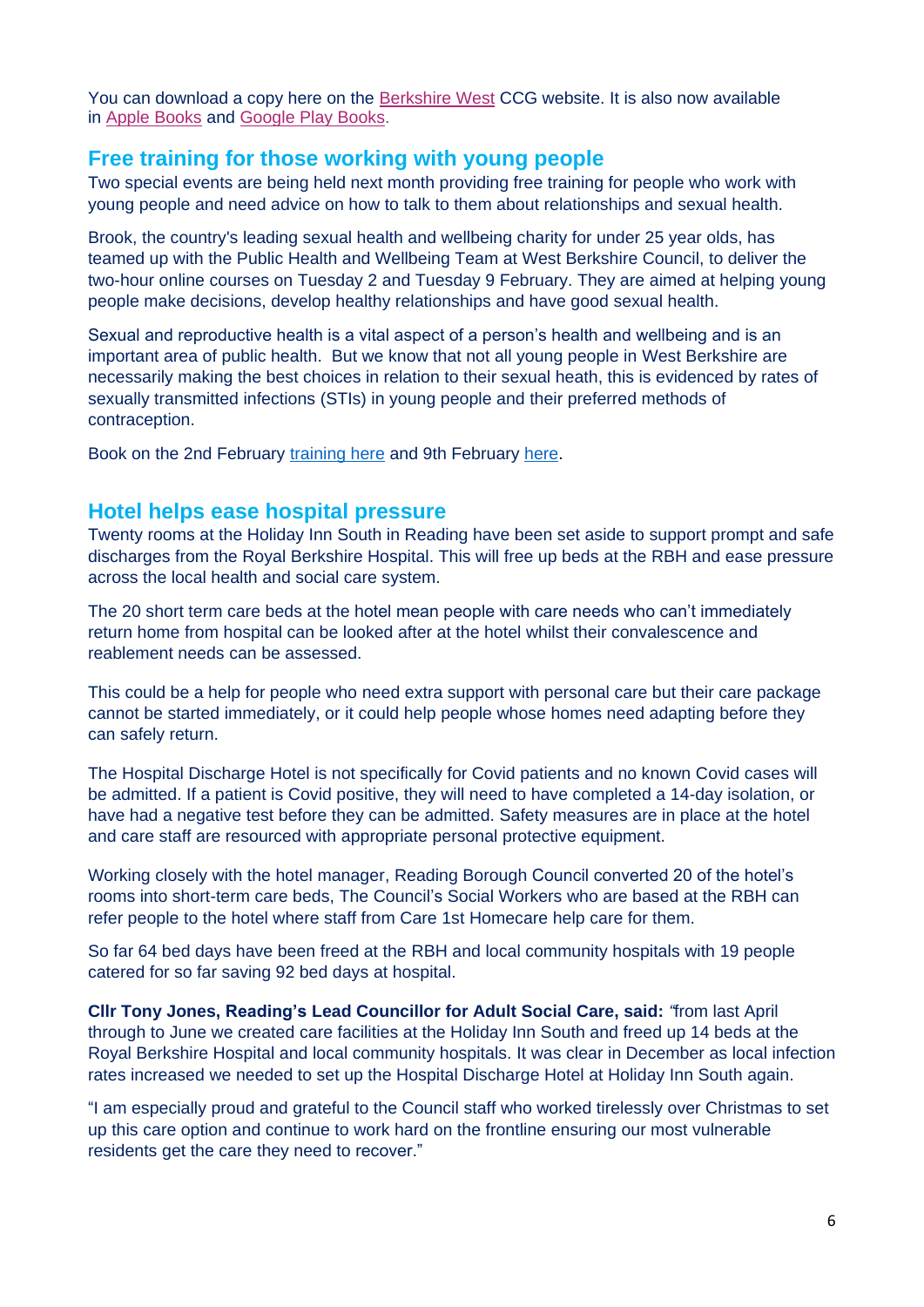**Nicky Lloyd, Acting Chief Executive of the Royal Berkshire NHS Foundation Trust, said:** *"*This is a fantastic example of how our local community works in partnership to keep patients supported and safe, beyond their care given directly by the hospital.

"The coronavirus outbreak has put huge demands on all our medical services over the last few months, and initiatives like this one are key to ensuring the smooth running of hospital services, freeing up beds for emergency patients and helping ease the pressure on our teams."

## **GP stars in new national video**

Wokingham GP Dr Rupa Joshi has been filmed in a new video looking at how the Covid pandemic has affected clinicians on the front line in primary care.

You can see what Rupa has to say here - <https://youtu.be/KkvMqGQwF2c>

## **Living Well Webinar**

Following a miserable 2020 and a tricky start to 2021 we could all do with a bit of support, so you might be interested in a Living Well in 2021 Webinar taking place on Friday 29 January from 10.30- 12.30.

This course is aimed at people keen to learn how to make new and easy changes to their daily lives to promote their wellbeing and happiness. It is also aimed at those looking for ways they can bring improvements to their community and help others in their neighbourhood.

Connecting Communities in Berkshire, Volunteer Centre West Berkshire, Recovery in Mind, Get Berkshire Active and the Happiness Lab are lined up to speak, along with others. They will talk about:

- The 5 ways of wellbeing and how they can be included in our daily lives easily.
- How to build a greater sense of community in the current climate.
- How we can improve our wellbeing and community spirit

Find further details and booking [information here.](https://www.eventbrite.com/e/living-well-in-2021-webinar-tickets-131463126751)

## **There's still time to apply for a PPV role with NHS specialised services – deadline 24 January**

The application deadline for Specialised Commissioning Patient Public Voice (PPV) partner roles in NHS England and NHS Improvement has been extended to **Sunday 24 January**, so there's still time to apply. You can find all current vacancies and how to [apply here.](https://www.england.nhs.uk/participation/get-involved/opportunities/specialised-commissioning-patient-and-public-voice-ppv-roles/)

There are a wide range of roles available for user voices; for people with lived experience of specific clinical areas (for our Clinical Reference Groups) through to broader

roles which require less specific experience of services (such as our Patient Public Voice Assurance Group). These are all strategic roles with an attached involvement fee in line with NHS England and NHS Improvement's [PPV Partners policy.](http://tracking.vuelio.co.uk/tracking/click?d=SlJHSx2fjSxKAVVHXcu6Z3PYCCCVxwzQAQNBL1tdzbsbddNzkQHw317aqgVgS3zfWPhMWokDJ-Oa-2V8e-5pbBzuV3W4Bqsn109p5vg_-YeP2Zx2T-f68mcqVn3qWoLhStT9SKc4kzEMLO_1Jp9YfgM8r-Vd57zs1OsKFGgXsJhstMdiXv-n4Qdxci0hEPO7s61jsG2VtcWgRjSWl20HkImxzJSl7BAyDrhEu7O6tg540hxC3ZmTq_3ytrMv1BXYVA2)